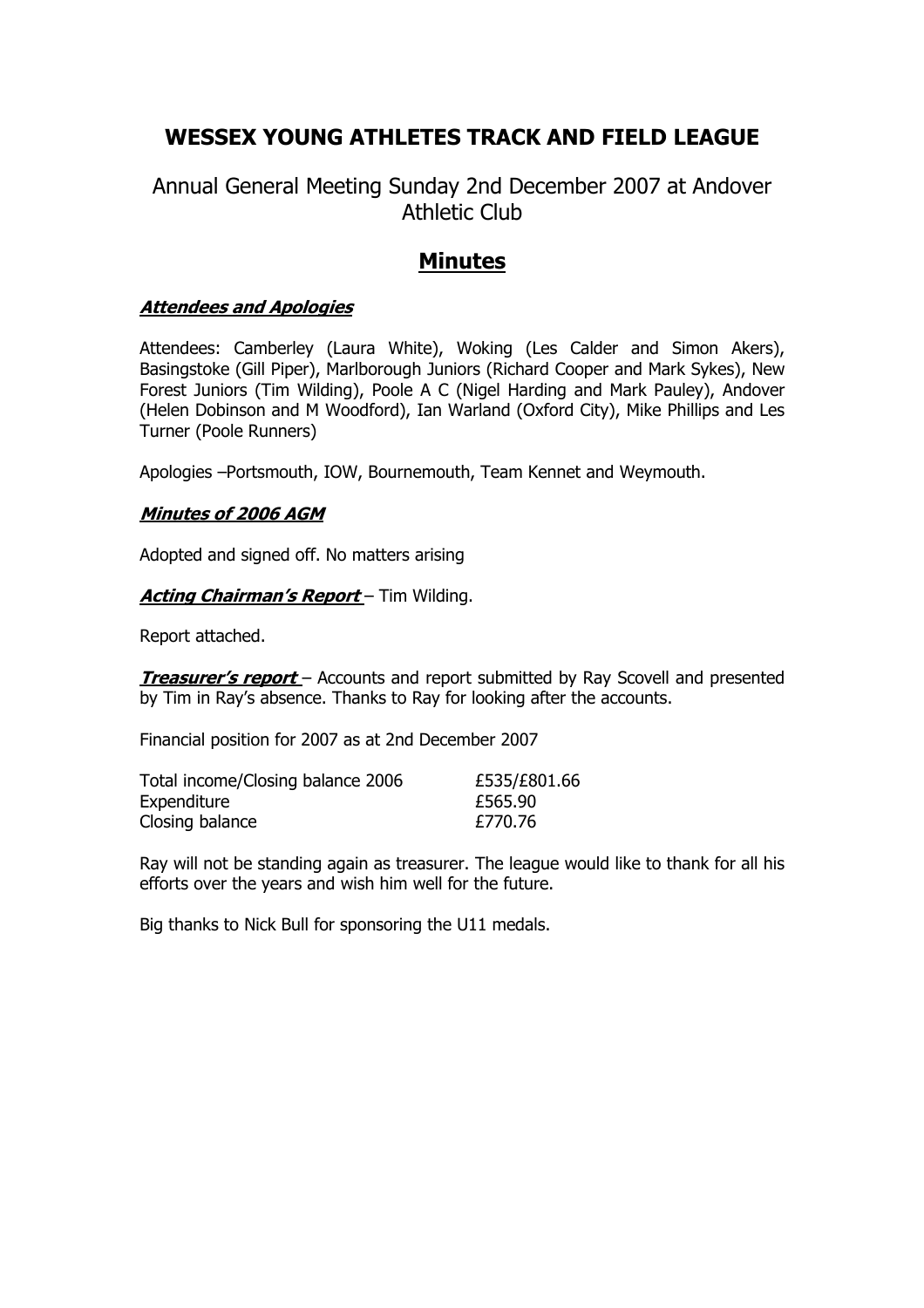## **Quadkids Report** – Richard Cooper

Richard reported that the Quadkids format worked well and was popular both with our young athletes and parents. Following feedback during the season, Richard requested that the following changes be considered. (1) Eight additional event slots be made available, (2) Ball throw be replaced by Vortex Howler and (3) league placings will be based on actual points scored. Agreed.

It was also agreed to include the individual U13 age group performances on an overlap table similar to Quadkids.

Richard will contact clubs Quadkids reps in due course. Would clubs please ensure that Richard has the correct Quadkids contact details. The meeting expressed it's thanks to Richard for running the Quadkids competition.

#### **Election of Officials**

**Chairman** – Tim Wilding (New Forest Juniors) **Treasurer** – Scott Nicholls (Team Kennet) **Secretary** – Vanessa Wright (Woking) **Quadkids Secretary** – Richard Cooper (Marlborough Juniors) **Official's secretary** – Pat Butcher (Portsmouth), asked to continue **League Co-ordinators** – Nick Bull (fixtures), Laura White (timetable), Tim Wilding, Vanessa Wright and Nigel Harding (Athletics Weekly and league records).

#### **League Structure**

Reading have resigned from the league. Poole Runners and Oxford City were elected to the league. Winchester will compete in the main competition as well as Quadkids. There being no other applications or resignations the matches will be arranged on a 2 x 6 and 1 x 7 basis. Scoring will be from seven points for a win in all matches.

#### **Other items for discussion**

#### **Affiliation Fees**

- It was agreed to increase affiliation fees to **£50** per club. New clubs will remain at **£75**. Hosting clubs will receive a **£20 reduction**.
- The proposal to reduce the hurdles to single string was unanimously rejected.
- It was agreed to supply a scoring and results disc to host clubs to facilitate electronic scoring.
- It was agreed that a league co-ordinator attend each meeting in order to ensure the meeting proceeds smoothly. League co-ordinator will be appointed on the day if necessary.
- It was agreed that matches to include at least two clubs from each grading group in every match. Clubs are graded into three groups depending on past results.
- It was agreed to have four matches with no cup and plate finals.